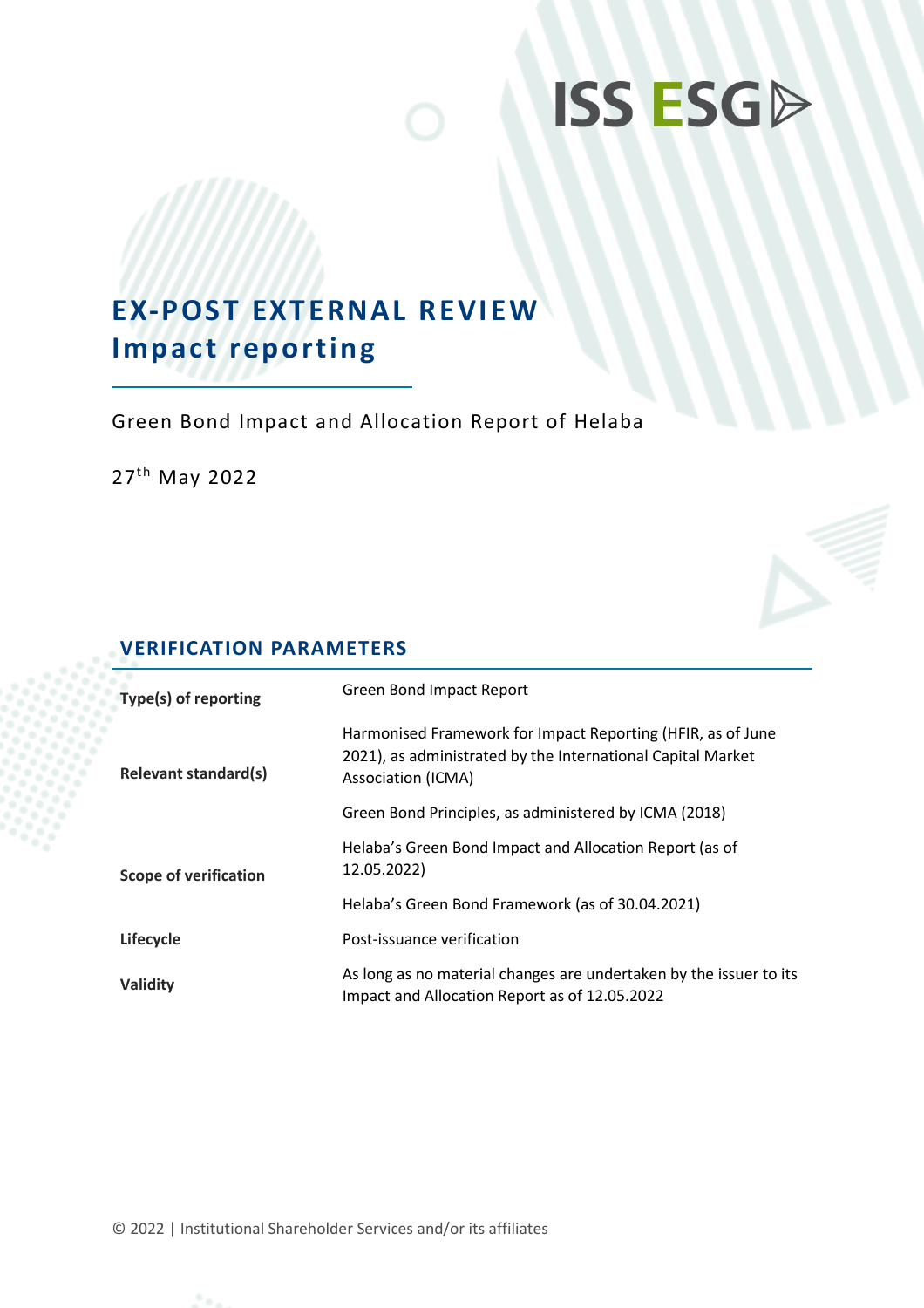## **ISS ESG**

## **CONTENTS**

| PART I: ALIGNMENT WITH COMMITMENTS SET FORTH IN THE GREEN BOND FRAMEWORK5         |  |
|-----------------------------------------------------------------------------------|--|
| PART II: ASSESSMENT AGAINST THE ICMA HARMONISED FRAMEWORK FOR IMPACT REPORTING10  |  |
| PART III: DISCLOSURE OF PROCEEDS ALLOCATION AND SOUNDNESS OF THE IMPACT REPORTING |  |
|                                                                                   |  |
|                                                                                   |  |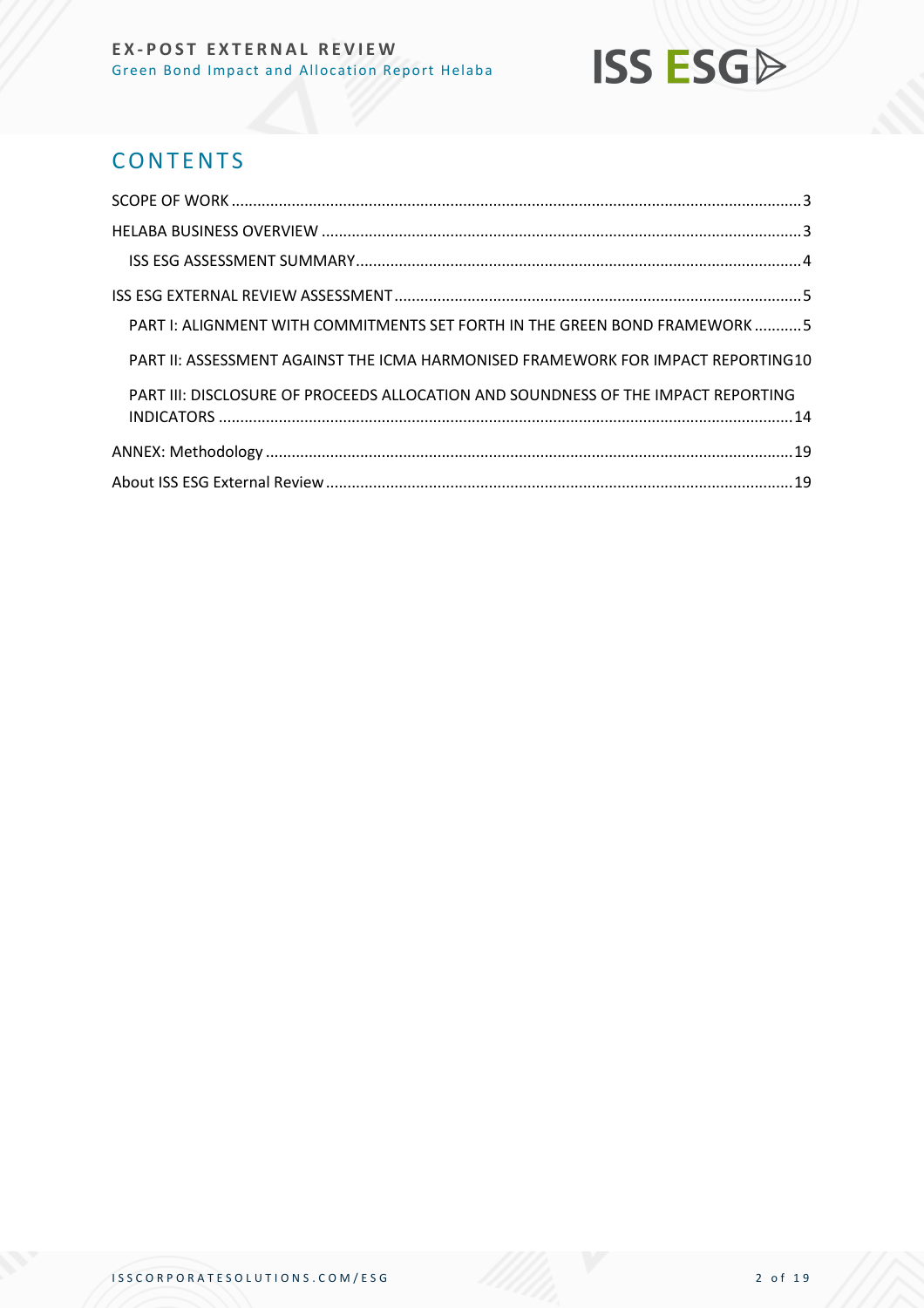

## <span id="page-2-0"></span>SCOPE OF WORK

Landesbank Hessen-Thüringen Girozentrale ('the issuer' or 'Helaba') commissioned ISS ESG to provide an external review on its Green Bond Impact and Allocation Report by assessing:

- 1. The alignment of the Helaba's Green Bond Impact and Allocation Report with the commitments set forth in Helaba's Green Bond Framework (April 2021) assessed against ICMA's Green Bond Principles (GBP) applicable at date of publication of the Framework.
- 2. Helaba's Green Bond Impact and Allocation Report benchmarked against the Harmonised Framework for Impact Reporting (HFIR), updated as of June 2021.
- 3. The disclosure of the proceeds' allocation and soundness of reporting indicators<sup>1</sup> whether the metrics align with best market practices and are relevant to the green bonds issued.

## <span id="page-2-1"></span>HELABA BUSINESS OVERVIEW

Helaba is organised under public law with the long-term strategic business model of a full-service bank. It specializes in real estate, corporates, retail and asset management, liquidity management, as well as public development business (i.e. enabling towns and municipalities to get involved in environmental and climate protection). Helaba has a strong regional focus, a presence in selected international markets and is tightly integrated into the Sparkassen-Finanzgruppe. Helaba's registered offices are situated in Frankfurt am Main and Erfurt and it has branches in Düsseldorf, Kassel, London, New York, Paris and Stockholm plus several representative and sales offices, subsidiaries and affiliates. The company was founded on June 1, 1953 and is headquartered in Frankfurt am Main, Germany.

<sup>&</sup>lt;sup>1</sup> ISS ESG's review does not follow auditing or assurance standards or guidance. ISS ESG does not provide assurance on the information presented in Helaba's Green Bond Impact and Allocation Report. ISS ESG solely conducted a review of the Use of Proceeds' allocation and impact reporting against ICMA's HFIR core principles and recommendations where applicable, and criteria outlined in the issuer's framework.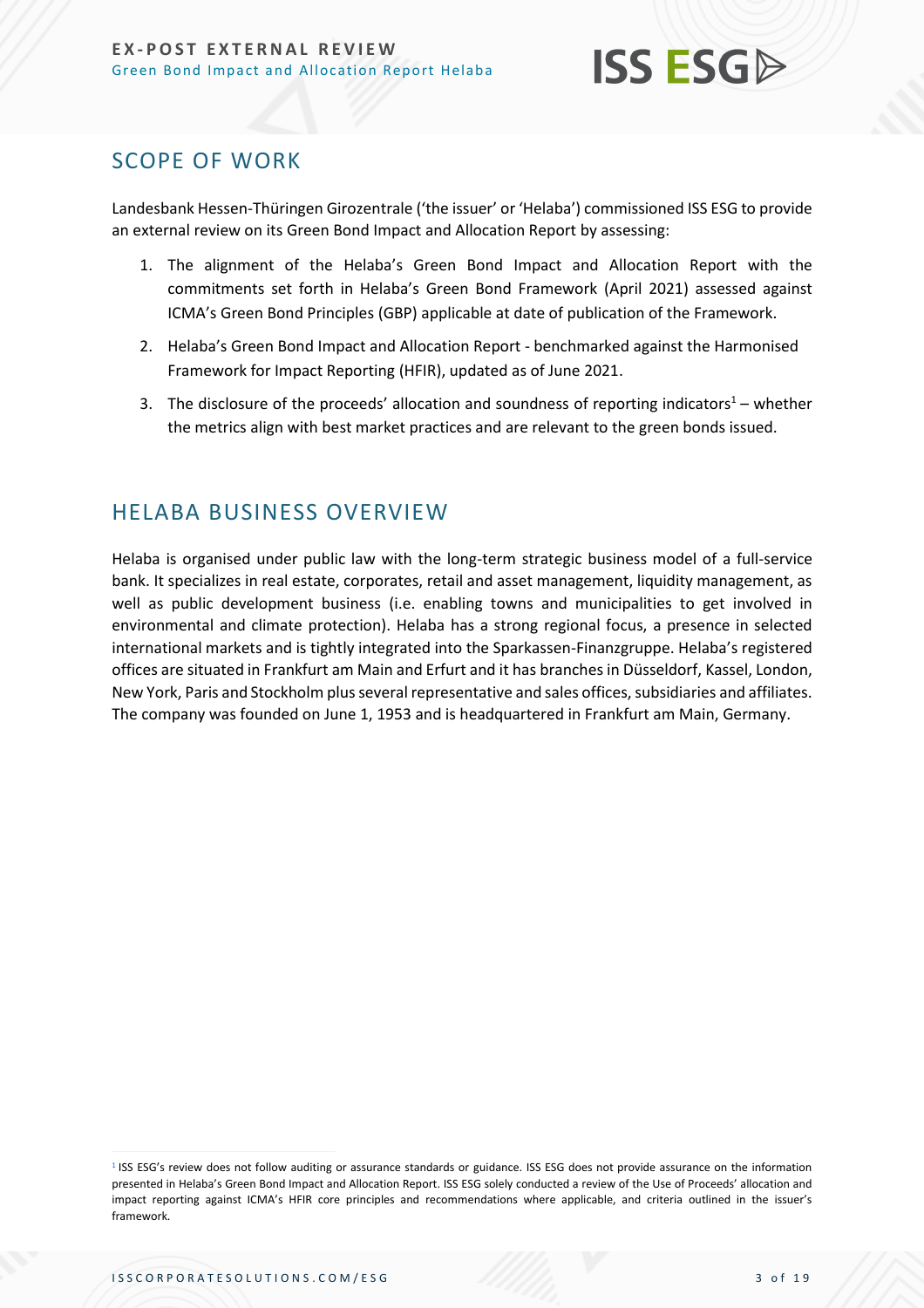

#### <span id="page-3-0"></span>ISS ESG ASSESSMENT SUMMARY

| <b>REVIEW SECTION</b>                                                                                     | <b>SUMMARY</b>                                                                                                                                                                                                                                                                                                                                                                                                                                          | <b>EVALUATION</b> |
|-----------------------------------------------------------------------------------------------------------|---------------------------------------------------------------------------------------------------------------------------------------------------------------------------------------------------------------------------------------------------------------------------------------------------------------------------------------------------------------------------------------------------------------------------------------------------------|-------------------|
| Part 1<br>Alignment with<br>the Issuer's<br>commitments set<br>forth in the<br><b>Framework</b>           | ISS ESG finds that Helaba's Impact and Allocation Report<br>meets the issuer's commitments set forth in the Green Bond<br>Framework. The underlying issuances align with key<br>requirements defined by the Green Bond Principles. <sup>2</sup>                                                                                                                                                                                                         | <b>Aligned</b>    |
| Part 2:<br>Alignment with<br>the Harmonised<br><b>Framework for</b><br><b>Impact Reporting</b>            | ISS ESG finds that the Impact and Allocation Reporting is in<br>line with ICMA's Harmonised Framework for Impact<br>Reporting. The Issuer follows core principles and where<br>applicable key recommendations.<br>The issuer provides transparency on the level of expected<br>reporting as well as on the frequency, scope and duration,<br>aligned with best practices.                                                                               | <b>Aligned</b>    |
| Part 3:<br><b>Disclosure of</b><br>proceeds'<br>allocation and<br>soundness of<br>reporting<br>indicators | ISS ESG finds that the allocation of the bond's proceeds has<br>been disclosed with a detailed breakdown across different<br>eligible asset categories as proposed in the framework <sup>3</sup> .<br>The indicators are relevant and align with the reporting<br>criteria set forth in the issuer's framework.<br>Data sourcing, methodologies of quantitative assessment,<br>the baseline selection and granularity reflect best market<br>practices. | <b>Positive</b>   |

<sup>&</sup>lt;sup>2</sup> The Framework was assessed by ISS ESG as aligned with the Green Bond Principles (June 2018 Version), as well as on a best effort basis against the Draft Model of the EU Green Bond Standard and its associated Technical Annex (March 2020).

<sup>&</sup>lt;sup>3</sup> ISS ESG bases its assessment on the information provided in the allocation reporting. The issuer is responsible for the preparation of the report including the application of methods and procedures designed to ensure that the subject matter information is free from material misstatement.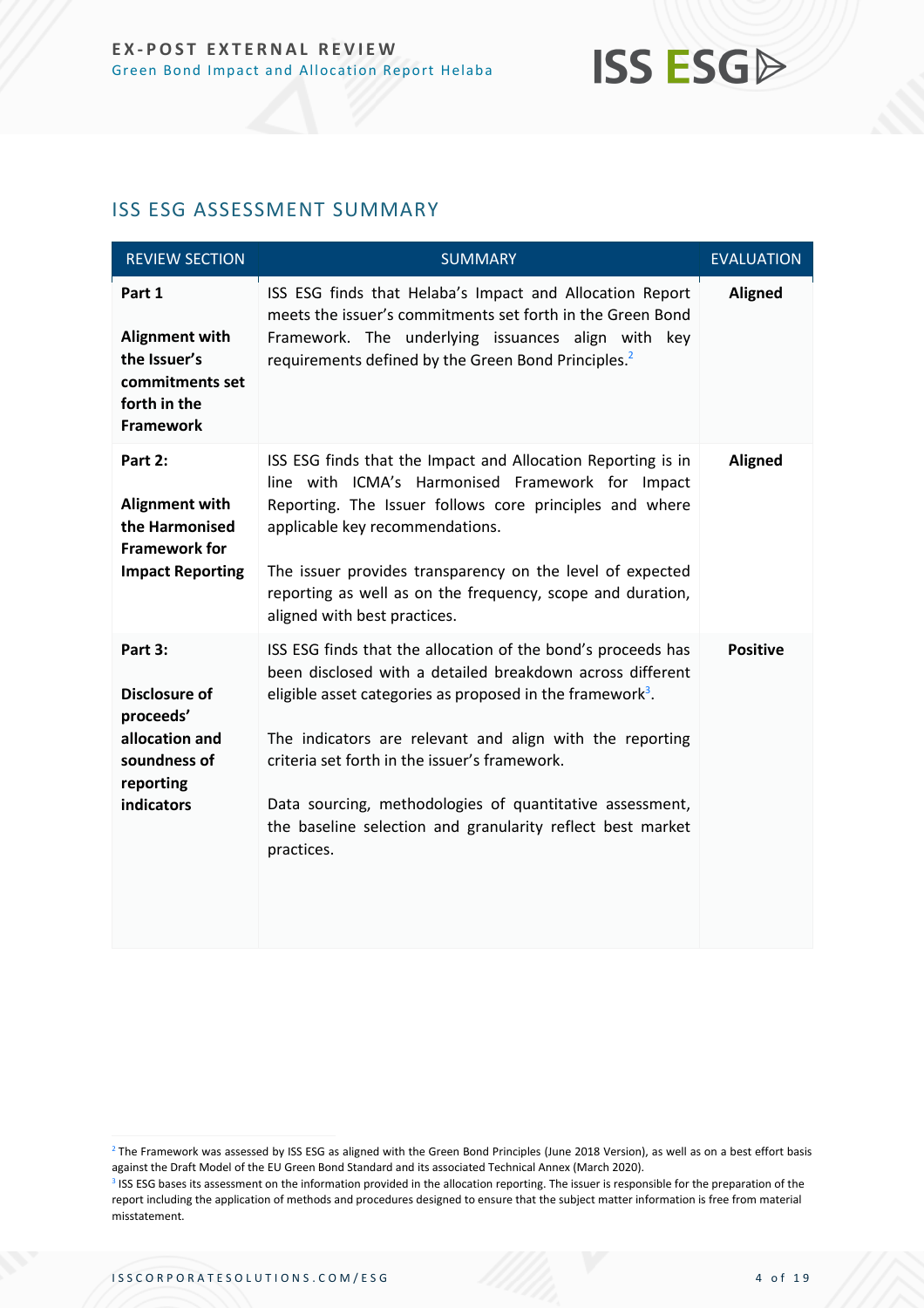

## <span id="page-4-0"></span>ISS ESG EXTERNAL REVIEW ASSESSMENT

### <span id="page-4-1"></span>**PART I: ALIGNMENT WITH COMMITMENTS SET FORTH IN THE GREEN BOND FRAMEWORK<sup>4</sup>**

The following table presents ISS ESG's assessment of Helaba's Impact and Allocation Report against the commitments set forth in its Framework, which are based on the core requirements of the Green Bond Principles as well as best market practices.

| <b>CORE GBP</b><br><b>REQUIREMENT OR</b><br><b>BEST MARKET</b><br><b>STANDARD</b>                                 | <b>HELABA'S GREEN BOND</b><br><b>FRAMEWORK</b>                                                                                                                                                                                                                               | <b>HELABA'S GREEN BOND</b><br><b>IMPACT AND ALLOCATION</b><br><b>REPORT</b>                                                                                                                                                | ALIGNMENT<br><b>WITH</b><br><b>COMMITMENT</b> |
|-------------------------------------------------------------------------------------------------------------------|------------------------------------------------------------------------------------------------------------------------------------------------------------------------------------------------------------------------------------------------------------------------------|----------------------------------------------------------------------------------------------------------------------------------------------------------------------------------------------------------------------------|-----------------------------------------------|
| 1. Use of Proceeds                                                                                                |                                                                                                                                                                                                                                                                              |                                                                                                                                                                                                                            |                                               |
| 1.1. Alignment with<br>project<br>categories<br>defined by the<br>GBP                                             | will<br>The<br>proceeds<br>be<br>net<br>exclusively allocated to finance or<br>re-finance projects in the following<br>categories:<br>Renewable Energy                                                                                                                       | accordance<br>with<br>In.<br>the<br>eligibility criteria established<br>the<br>in<br>Framework,<br>the<br>proceeds have been used to<br>finance or re-finance projects<br>in the following categories:<br>Renewable Energy |                                               |
| 1.2. Defined and<br>transparent<br>criteria for<br>eligible projects                                              | Renewable<br>the<br>Energy<br>has<br>following characteristics:<br>Wind energy: Onshore<br>and offshore wind energy<br>generation facilities<br>Solar energy: Solar energy<br>$\bullet$<br>photovoltaics,<br>concentrated<br>solar<br>power, and solar thermal<br>facilities | financed<br>The<br>has<br>issuer<br>onshore and offshore wind<br>and<br>solar<br>energy,<br>photovoltaics in line with the<br>criteria<br>identified<br>in<br>the<br>Framework.                                            |                                               |
| 1.3. Description of<br>the expected<br>environmental<br>and/or social<br>benefits of the<br>project<br>categories | Environmental<br>objectives<br>and<br>benefits are defined for each<br>project<br>category<br>Helaba's<br>in<br>framework.                                                                                                                                                   | A detailed description of core<br>environmental impacts for<br>renewable energy is available<br>in the report.<br>Annual reduction of<br>GHG emissions (tCO2-<br>equivalents)                                              |                                               |

4 ISS ESG assessed the Helaba Green Bond Framework as aligned with the GBP (June 2018 version) and Draft Model of the EU GBS (March 2020 version) on a best effort basis as of 30.04.2021.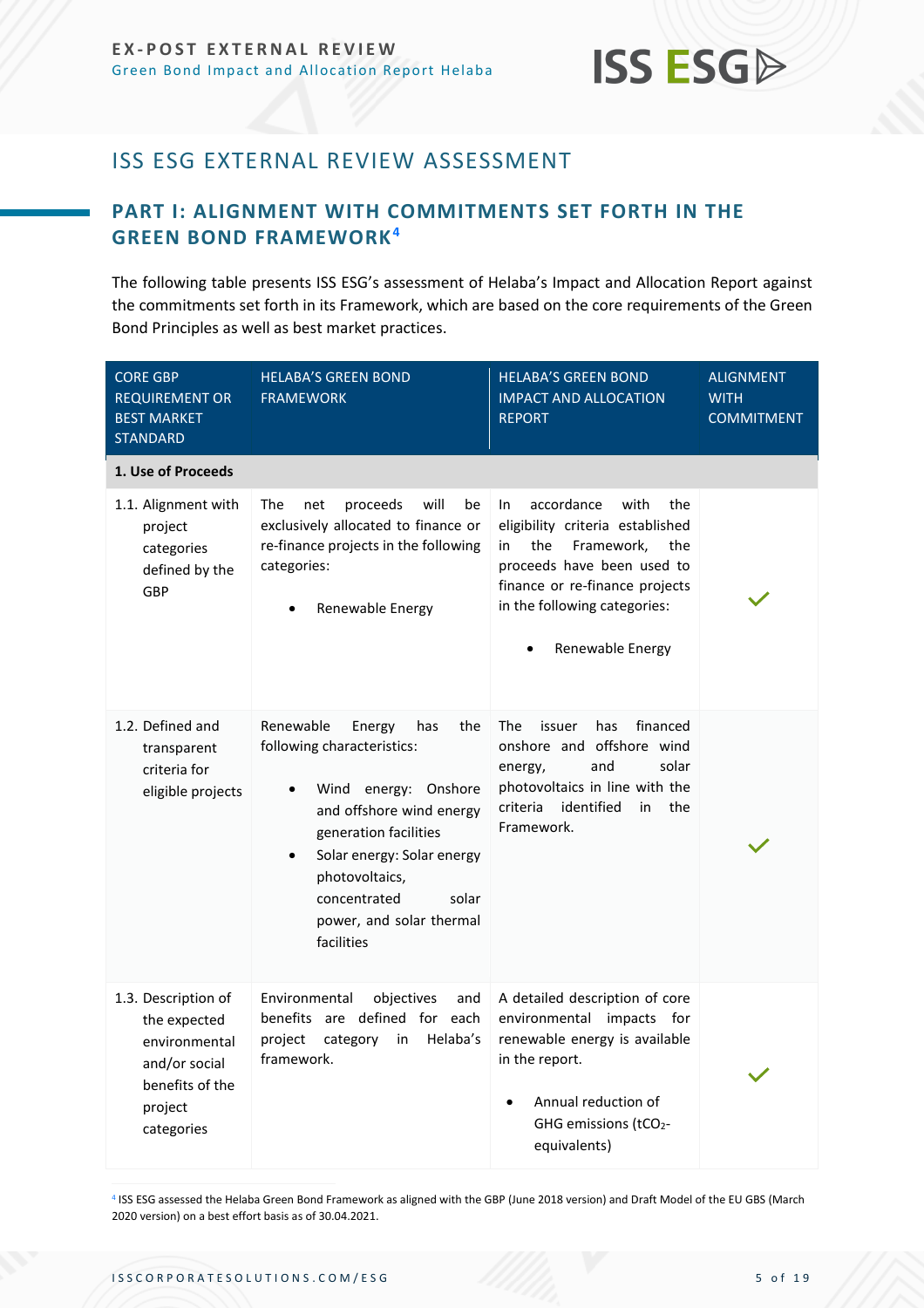

|                                                                                                      |                                                                                                                                                                                                                                                                                                                                                                                                                                 | Annual energy<br>$\bullet$<br>production (MWh)<br>Pro rata installed<br>capacity (in MW)                                                                                                                    |  |
|------------------------------------------------------------------------------------------------------|---------------------------------------------------------------------------------------------------------------------------------------------------------------------------------------------------------------------------------------------------------------------------------------------------------------------------------------------------------------------------------------------------------------------------------|-------------------------------------------------------------------------------------------------------------------------------------------------------------------------------------------------------------|--|
|                                                                                                      | 2. Process for project evaluation and selection                                                                                                                                                                                                                                                                                                                                                                                 |                                                                                                                                                                                                             |  |
| 2.1 Documented<br>process to<br>determine<br>whether<br>projects fit<br>within defined<br>categories | Helaba has established a dedicated<br>"Green<br>Bond Committee" to<br>manage and monitor the process<br>for<br>project<br>evaluation<br>and<br>defined by the<br>selection, as<br>eligibility criteria in the above<br>section. This committee meets at<br>least on a quarterly basis.<br>Helaba doesn't consider a lookback<br>period for the project evaluation<br>and selection.                                             | confirms<br>Helaba<br>that the<br>process for project evaluation<br>and selection as outlined in<br>the framework has been fully<br>respected.<br>The Green Bond Committee<br>has met on a quarterly basis. |  |
| 2.2 Information on<br>responsibilities<br>and<br>accountability                                      | The<br>Green<br>Bond<br>Committee<br>monitors the portfolio of eligible<br>green loans ("the Green Portfolio")<br>during the life of the transaction.<br>Specifically, the committee can<br>decide to replace some eligible<br>green loans if an asset no longer<br>meets the eligibility criteria. The<br>Green Bond Committee monitors<br>and refines the selection process of<br>eligible green loans on a regular<br>basis. | confirms<br>Helaba<br>that the<br>process for project evaluation<br>and selection as outlined in<br>the framework has been fully<br>respected.                                                              |  |
| 2.3 Stakeholders<br>involved in the<br>process                                                       | The Green Bond Committee is<br>of<br>the<br>Chief<br>composed<br>Sustainability Officer (CSO) of<br>Helaba and senior representatives<br>from Helaba's Asset Finance,<br>Credit Risk Management and<br>Treasury.                                                                                                                                                                                                                | Helaba confirms that various<br>stakeholders<br>are<br>involved<br>throughout the process.                                                                                                                  |  |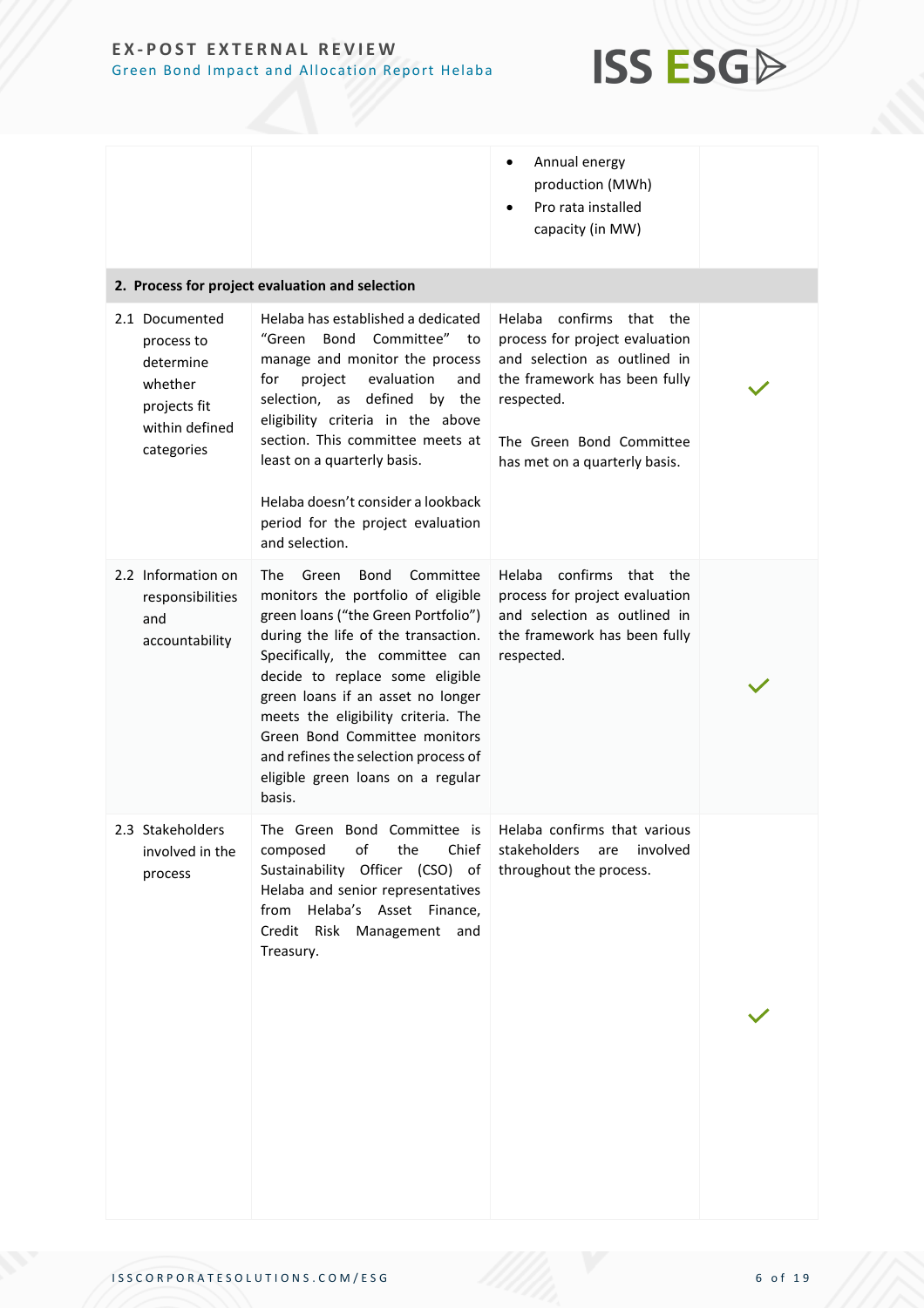

| 3. Management of Proceeds                                                                                       |                                                                                                                                                                                                                                                                                                                                                                                                                                                                                                                                                                                                                                                                                                                                                                                                                                                        |                                                                                                                                    |  |
|-----------------------------------------------------------------------------------------------------------------|--------------------------------------------------------------------------------------------------------------------------------------------------------------------------------------------------------------------------------------------------------------------------------------------------------------------------------------------------------------------------------------------------------------------------------------------------------------------------------------------------------------------------------------------------------------------------------------------------------------------------------------------------------------------------------------------------------------------------------------------------------------------------------------------------------------------------------------------------------|------------------------------------------------------------------------------------------------------------------------------------|--|
| 3.1 Green bond<br>proceeds<br>tracked in an<br>appropriate<br>manner                                            | The net proceeds of any green<br>bond issued under the Helaba<br>Green Bond Framework as well as<br>the allocation of the funds to the<br>Green Loan Portfolio will be<br>managed by Helaba's Treasury<br>division.<br>An amount corresponding to the<br>net proceeds of any Green Bond<br>issued by Helaba under the<br>Framework, irrespective of the<br>legal form of the instrument, will<br>be used to finance Helaba's Eligible<br>Green Loans.<br>All new eligible green loans will be<br>added automatically to the Green<br>Loan Portfolio to provide for<br>sufficient and timely allocation of<br>the incremental net proceeds.<br>Based on the internal monitoring<br>of the Green Loan Portfolio, the<br>Green Bond Committee will review<br>and approve allocations of bond<br>proceeds to eligible green loans on<br>a quarterly basis. | The proceeds have been fully<br>allocated.                                                                                         |  |
| 3.2 Disclosure of<br>intended types<br>of temporary<br>investment<br>instruments for<br>unallocated<br>proceeds | Helaba commits to allocate a<br>sufficient amount of eligible green<br>loans to the Green Loan Portfolio in<br>order<br>to<br>that<br>the<br>secure<br>outstanding balance of Eligible<br>Green Loans exceeds the total<br>balance of all outstanding Green<br>Bonds.                                                                                                                                                                                                                                                                                                                                                                                                                                                                                                                                                                                  | The proceeds have been fully<br>allocated.                                                                                         |  |
| 3.3 Procedure in<br>case of<br>divestment or<br>postponement                                                    | If an eligible green loan no longer<br>meets the eligibility criteria, it will<br>be removed from the Green Loan<br>Portfolio and it will be as soon as<br>possible replaced, subject to<br>availability.                                                                                                                                                                                                                                                                                                                                                                                                                                                                                                                                                                                                                                              | The proceeds have been fully<br>allocated. Helaba confirms<br>divestment<br>that<br>or<br>postponement procedures are<br>in place. |  |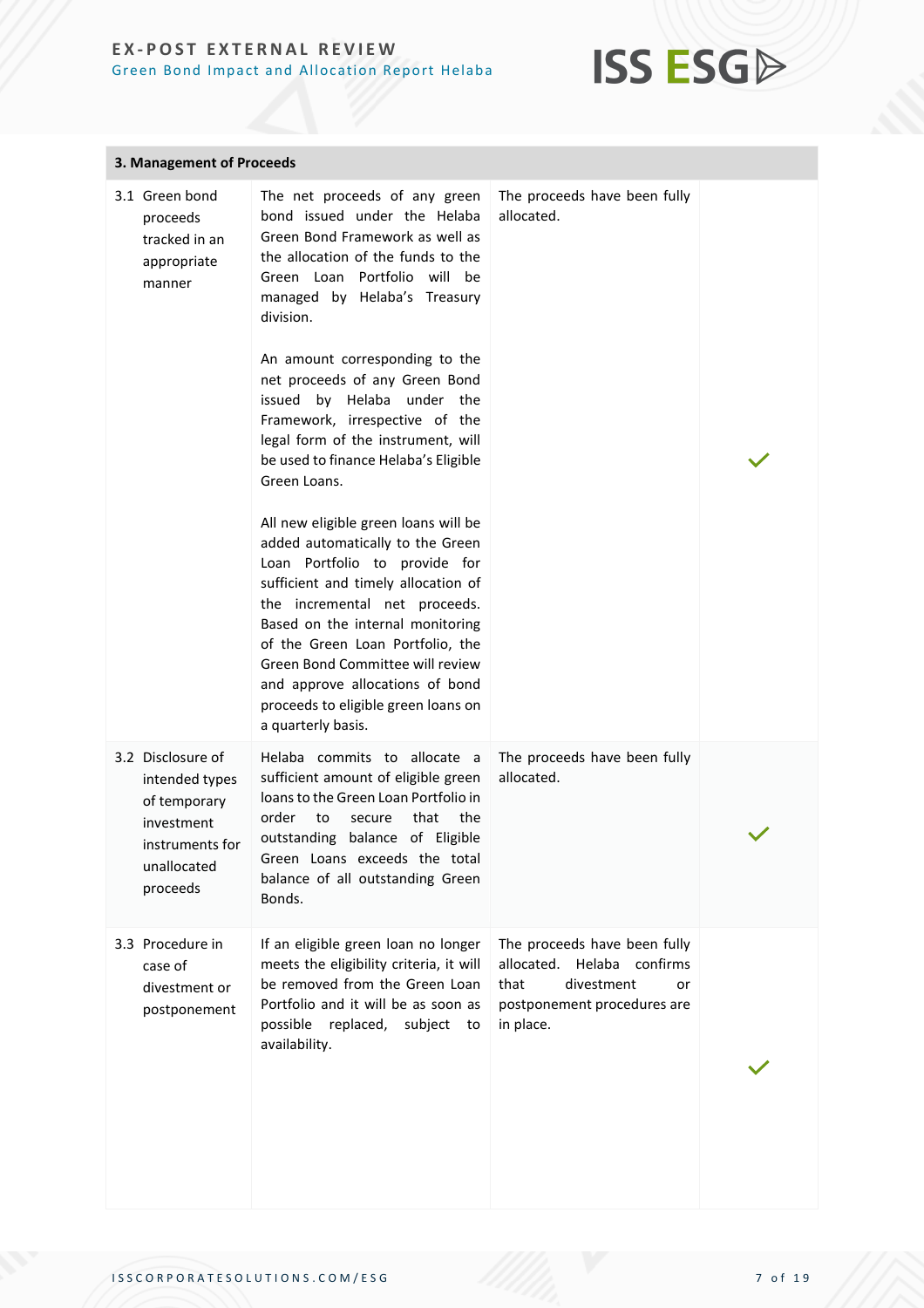

| 4. Reporting                        |                                                                                                                                                                                                                                                                                                                                                                                                                                                                                                                                                                                                                                                                                                                                                                  |                                                                                                                                                                                                                                                                                                                                                                                |  |
|-------------------------------------|------------------------------------------------------------------------------------------------------------------------------------------------------------------------------------------------------------------------------------------------------------------------------------------------------------------------------------------------------------------------------------------------------------------------------------------------------------------------------------------------------------------------------------------------------------------------------------------------------------------------------------------------------------------------------------------------------------------------------------------------------------------|--------------------------------------------------------------------------------------------------------------------------------------------------------------------------------------------------------------------------------------------------------------------------------------------------------------------------------------------------------------------------------|--|
| 4.1 Use of<br>Proceeds<br>reporting | The allocation report will include<br>details on:<br>Confirmation that the use of<br>proceeds of green bonds<br>outstanding<br>in<br>are<br>alignment with the eligibility<br>criteria set by the Helaba<br>Green Bond Framework and<br>thereby also with the EU<br>GBS and EU Taxonomy<br>Directive;<br>The<br>total<br>amount<br>οf<br>outstanding green bonds<br>and the share of proceeds<br>used for financing or re-<br>financing purposes;<br>. The potential balance of<br>unallocated green<br>bond<br>proceeds;<br>A breakdown of allocated<br>amounts to green projects<br>at level of eligible category<br>breakdowns<br>(further<br>possible); and<br>The<br>geographical<br>$\bullet$<br>distribution<br>οf<br>green<br>projects on country level. | The section "Green Bonds<br>Outstanding" and "Eligible<br>Green Loan Portfolio" of the<br>and<br>Allocation<br>Impact<br>Reporting complies with the<br>pre-issuance<br>commitment<br>expressed in the framework<br>and with the requirements<br>defined<br>GBP.<br>the<br>in<br>Further analysis of this section<br>of the report is displayed in<br>Part III of this report. |  |
| 4.2 Impact<br>reporting             | Until the bond matures, Helaba<br>commits to publish an annual<br>report that demonstrates the<br>environmental benefits associated<br>with the green loan portfolio.<br>Subject to feasibility and data<br>availability, this impact report will<br>contain the following information:<br>A description of the green<br>projects financed by the<br>outstanding green bonds<br>including the environmental<br>objective(s) pursued<br>Eligibility<br>category<br>results<br>aggregated<br>and                                                                                                                                                                                                                                                                   | The section "Impact" of the<br>and<br>Allocation<br>Impact<br>Reporting complies with the<br>pre-issuance<br>commitment<br>expressed in the framework<br>and with the requirements<br>defined in the GBP.<br>Further analysis of this section<br>is available in Part III of this<br>report.                                                                                   |  |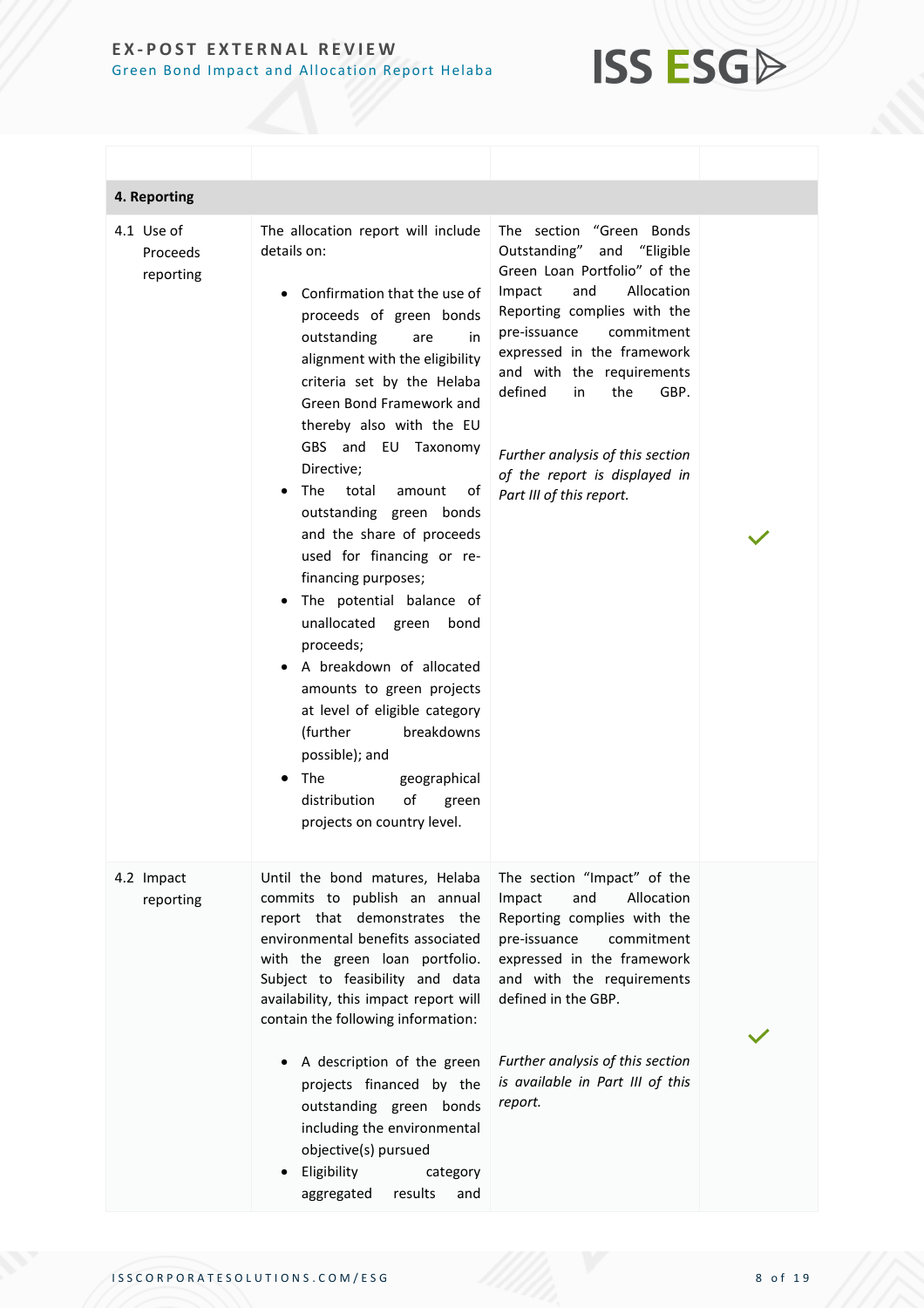

|                                                                      | related<br>environmental<br>impact indicators (such as<br>CO <sub>2</sub> emissions<br>avoided,<br>renewable energy capacity<br>in MW added)                                                                                                                                                                                                                   |                                                                                                                                                                                                        |  |
|----------------------------------------------------------------------|----------------------------------------------------------------------------------------------------------------------------------------------------------------------------------------------------------------------------------------------------------------------------------------------------------------------------------------------------------------|--------------------------------------------------------------------------------------------------------------------------------------------------------------------------------------------------------|--|
| 4.3 Means of<br>disclosure: where<br>the information is<br>published | The reporting will be available one<br>year after the issuance of the first<br>green bond on Helaba's website:<br>www.helaba.com/int/greenbond.                                                                                                                                                                                                                | The report is intended to be<br>publicly available.                                                                                                                                                    |  |
| 4.4 External review                                                  | A Second Party Opinion will be<br>issued by an independent external<br>verifier in order to provide an<br>external verification on Helaba's<br>Green Bond Framework.<br><b>External</b><br>verification<br>will<br>be<br>provided to ensure sustained<br>compliance of all issued bonds with<br>the methodology set out by the<br>Helaba Green Bond Framework. | ISS ESG has provided a Second<br>Party Opinion on Helaba's<br>Green Bond Framework.<br>Helaba appointed ISS ESG to<br>provide an external annual<br>review for the Impact and<br>Allocation Reporting. |  |

**Opinion:** ISS ESG finds that the Green Bond Impact and Allocation Report meets the general conditions *set forth in Helaba's Green Bond Framework. Core components as defined by ICMA have been considered in the Framework and have then been transposed accordingly in the Green Bond Impact and Allocation Report.*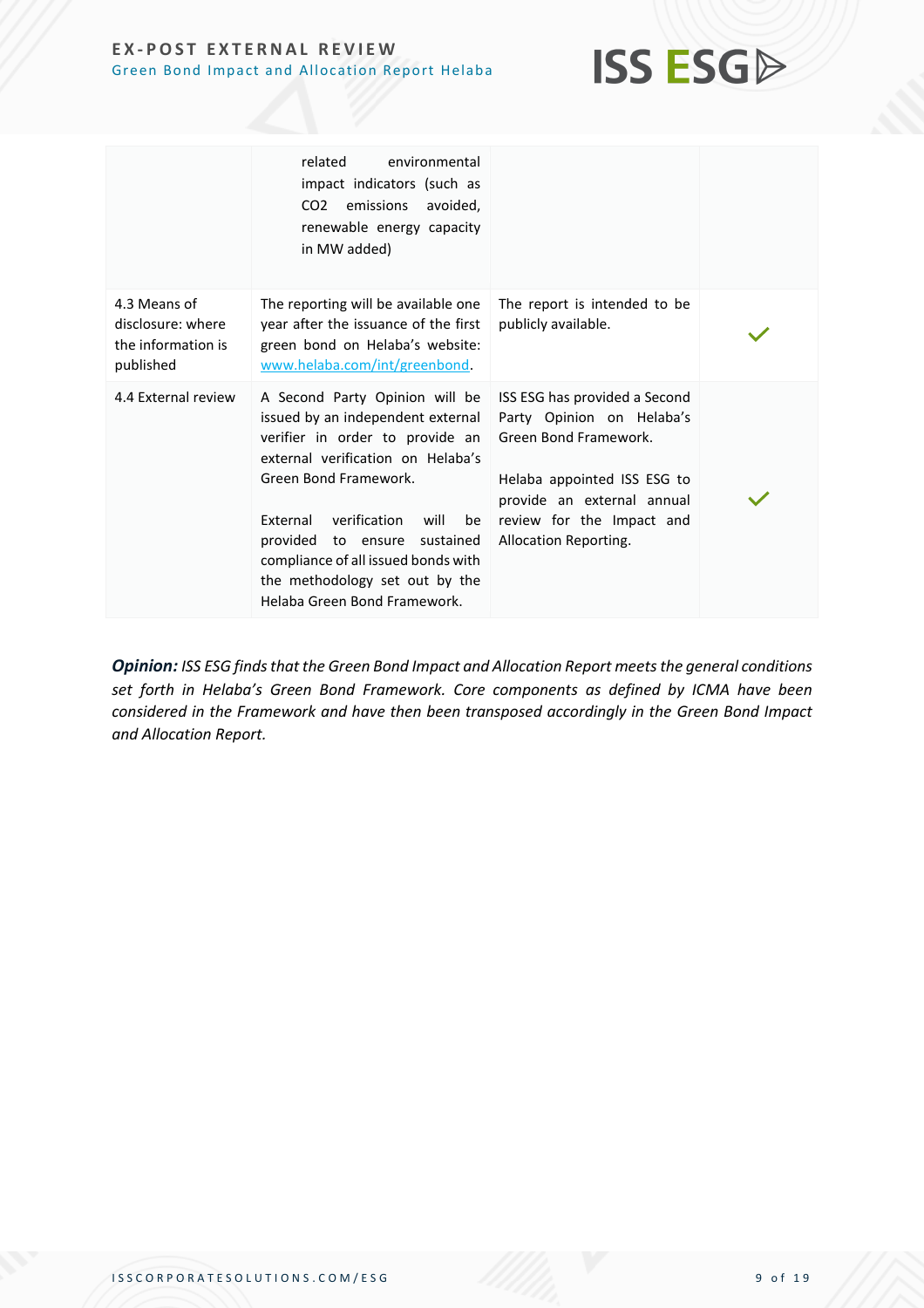

### <span id="page-9-0"></span>**PART II: ASSESSMENT AGAINST THE ICMA HARMONISED FRAMEWORK FOR IMPACT REPORTING**

Reporting is a core component of the Green Bond Principles. Green bond issuers are required to report on both the use of green bond proceeds as well as the environmental impacts at least on an annual basis. The Harmonised Framework for Impact Reporting (HFIR) has been chosen as a benchmark for this analysis as it represents the most widely adopted standard.

The table below presents the findings of an ISS ESG assessment of Helaba's Impact and Allocation Reporting against ICMA's HFIR.

| <b>GREEN BOND IMPACT AND ALLOCATION REPORT</b>                                                                                                                                                                                                                                             |                                                          | <b>ASSESSMENT</b>                                                                                                                                                                                                                                                                                                                                                                                                                                                                                                                                                                                                                                                                                      |
|--------------------------------------------------------------------------------------------------------------------------------------------------------------------------------------------------------------------------------------------------------------------------------------------|----------------------------------------------------------|--------------------------------------------------------------------------------------------------------------------------------------------------------------------------------------------------------------------------------------------------------------------------------------------------------------------------------------------------------------------------------------------------------------------------------------------------------------------------------------------------------------------------------------------------------------------------------------------------------------------------------------------------------------------------------------------------------|
|                                                                                                                                                                                                                                                                                            |                                                          |                                                                                                                                                                                                                                                                                                                                                                                                                                                                                                                                                                                                                                                                                                        |
|                                                                                                                                                                                                                                                                                            | Helaba has reported within one year from the issuance of |                                                                                                                                                                                                                                                                                                                                                                                                                                                                                                                                                                                                                                                                                                        |
| Helaba's green loan portfolio is expected to generate the<br>following impact:<br>Estimated<br>annual<br>energy production<br>for<br>$\bullet$<br>renewable energy (solar, wind): 6,610,971 MWh<br>Estimated annual reduction of GHG emissions:<br>$\bullet$<br>2,737,465 tCO2-equivalents |                                                          |                                                                                                                                                                                                                                                                                                                                                                                                                                                                                                                                                                                                                                                                                                        |
| annual basis.<br>Solar photovoltaics:<br>Wind onshore:<br>Wind offshore:                                                                                                                                                                                                                   |                                                          |                                                                                                                                                                                                                                                                                                                                                                                                                                                                                                                                                                                                                                                                                                        |
|                                                                                                                                                                                                                                                                                            |                                                          | its 26 green bonds with a total volume of €604.66 million,<br>and the proceeds were fully allocated against Helaba's<br>entire green loan portfolio which totals €3.08 billion.<br>Helaba is committed to publish relevant information and<br>documents regarding its green bond activities in a<br>dedicated Impact and Allocation Report, which will be<br>made available on Helaba's website. A second party<br>opinion provider will verify the internal tracking and<br>allocation process of the green bonds' proceeds on an<br>As of 31 December 2021, the signed amount of loans for<br>Helaba's green loan portfolio was reported in euros:<br>€980 million<br>€853 million<br>€1.256 billion |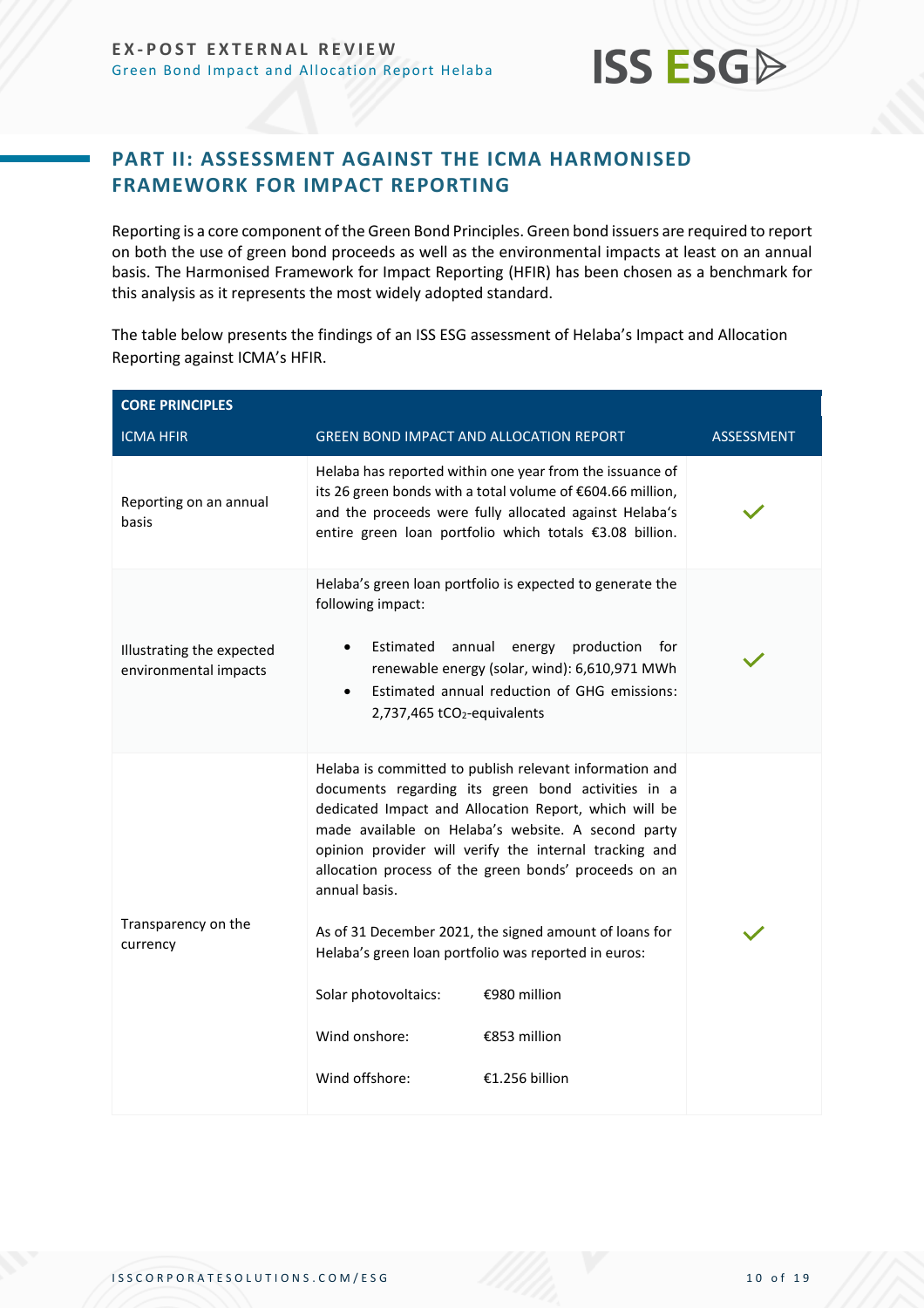

| <b>RECOMMENDATIONS</b>                                                                                                                                                                                    |                                                                                                                                                                                                                                                                                                                                                                                                                                                                                                                                                                                                                                                  |            |
|-----------------------------------------------------------------------------------------------------------------------------------------------------------------------------------------------------------|--------------------------------------------------------------------------------------------------------------------------------------------------------------------------------------------------------------------------------------------------------------------------------------------------------------------------------------------------------------------------------------------------------------------------------------------------------------------------------------------------------------------------------------------------------------------------------------------------------------------------------------------------|------------|
| <b>ICMA HFIR</b>                                                                                                                                                                                          | <b>GREEN BOND IMPACT AND ALLOCATION REPORT</b>                                                                                                                                                                                                                                                                                                                                                                                                                                                                                                                                                                                                   | ASSESSMENT |
| Define and disclose the<br>period and process for<br>including projects in their<br>report                                                                                                                | The Green Bond Committee oversees the allocation of the<br>proceeds of the green bonds. The entirety of proceeds<br>issued in 2021 has been allocated to the green loan<br>portfolio. All new eligible green loans will be added<br>automatically to the Green Loan Portfolio to provide for<br>sufficient and timely allocation of the net proceeds. Based<br>on the internal monitoring of the Green Loan Portfolio, the<br>Green Bond Committee will review and approve allocations<br>of bond proceeds to eligible green loans on a quarterly<br>basis. The issuer is confirming that that the eligibility<br>criteria will not be modified. |            |
| Indicate the total signed<br>amount and the amount of<br>environmental bonds<br>proceeds allocated to eligible<br>disbursements.                                                                          | A total of €3.088 billion has been signed in loans as of 31<br>December 2021. The entirety of the proceeds collected in<br>2021 with a total of €604.66 million was allocated to the loan<br>portfolio refinancing green assets.                                                                                                                                                                                                                                                                                                                                                                                                                 |            |
| Put in place a formal internal<br>process for the allocation of<br>proceeds linked to their<br>lending and investment<br>operations for green projects<br>and to report on the<br>allocation of proceeds. | The issuer followed a transparent process for selection and<br>evaluation of eligible green projects. Projects refinanced<br>with the green bond issued under the green bond<br>framework were evaluated and selected compliant with the<br>eligibility criteria as laid out in the framework (see also<br>section 1.2 and 2.1 above).                                                                                                                                                                                                                                                                                                           |            |
| Provide a list of projects to<br>which environmental bonds<br>proceeds have been<br>allocated, or report solely on<br>a portfolio level                                                                   | Helaba's impact allocation report reports solely on a<br>portfolio level. This includes the total amount of proceeds<br>allocated against the issuer's green loan portfolio.                                                                                                                                                                                                                                                                                                                                                                                                                                                                     |            |
| Describe the approach to<br>impact reporting                                                                                                                                                              | The issuer discloses on a portfolio level the type of financed<br>project per category, sub-category and as a share of the total<br>portfolio.                                                                                                                                                                                                                                                                                                                                                                                                                                                                                                   |            |
| Report the estimated lifetime<br>results and/or project<br>economic life (in years)                                                                                                                       | The issuer reports on the average portfolio lifetime (in<br>years) for both the eligible project category and the sub-<br>categories.                                                                                                                                                                                                                                                                                                                                                                                                                                                                                                            |            |
| Ex-post verification of specific<br>projects                                                                                                                                                              | No ex-post verification of the financed projects is planned.                                                                                                                                                                                                                                                                                                                                                                                                                                                                                                                                                                                     | N/A        |
| Report on at least a limited<br>number of sector specific<br>core indicators for projects<br>included in their green bond<br>programmes                                                                   | Helaba reports on the following indicators:<br>average portfolio lifetime (in years)<br>pro rata installed capacity (in MW)<br>estimated<br>annual energy<br>production<br>(MWh)<br>estimated annual reduction<br>of GHG<br>٠<br>emissions (tCO2-equivalents)                                                                                                                                                                                                                                                                                                                                                                                    |            |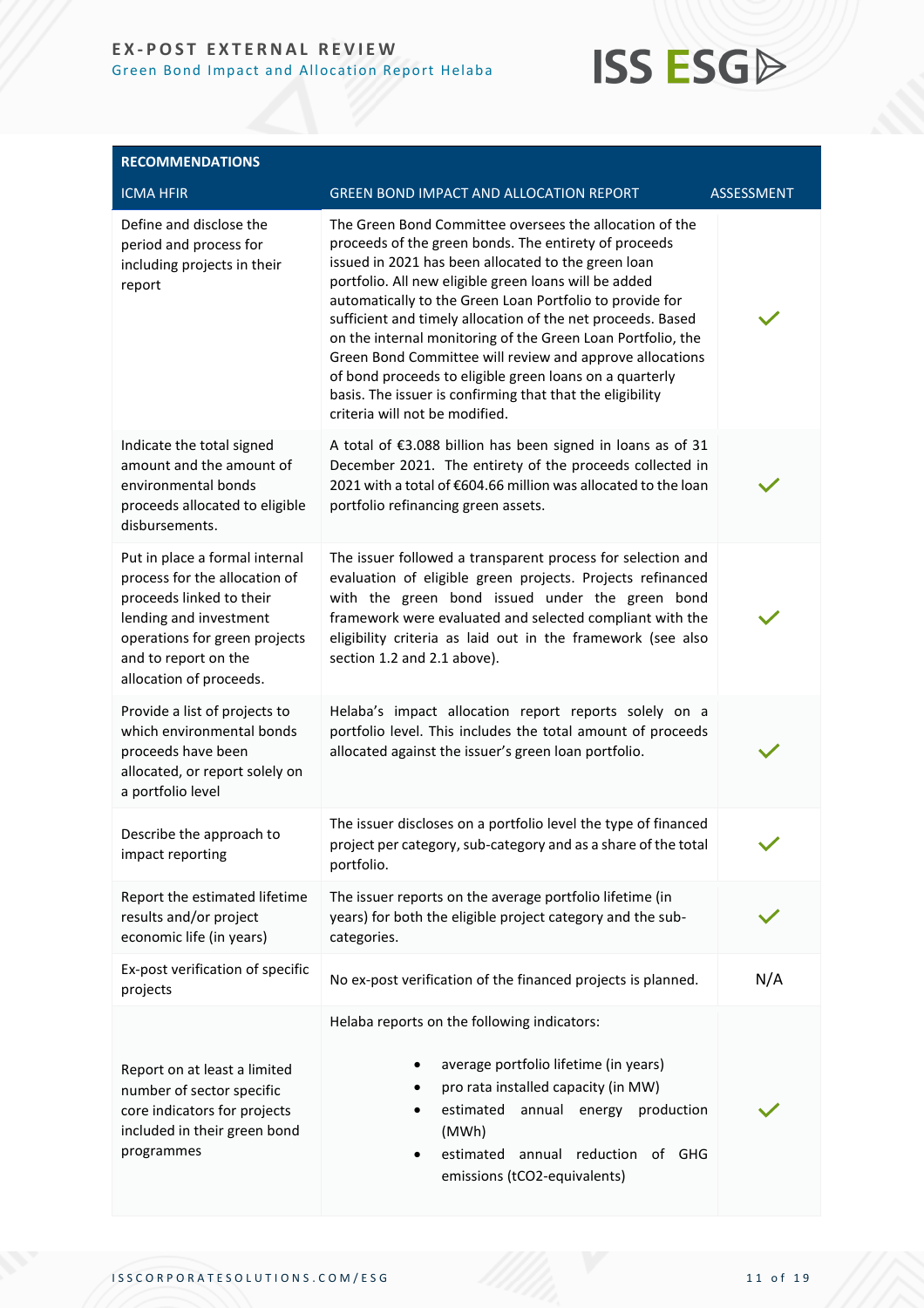## **ISS ESG**

| For the calculation of<br>indicators, where there is no<br>single commonly used<br>standard, issuers may follow<br>their own methodologies,<br>disclosing the methodologies                             | a) Pro rata installed capacity (in MW):<br>The installed capacity of a wind or solar farm refers to the<br>output in MW that it can generate permanently with<br>optimal wind or solar irradiation conditions. To calculate<br>performance data per loan, Helaba multiplies installed<br>capacity and estimated annual energy production of each<br>project with Helaba's share of the total financing volume.<br>b) Estimated annual energy production (MWh):<br>The estimated annual energy production is the amount of<br>electricity that a wind or solar farm is expected to generate<br>per year in MWh, based on resource and energy yield<br>assessments by independent consultants.<br>c) Estimated annual reduction of GHG emissions (tCO2-<br>equivalents):<br>The estimated annual reduction of GHG emissions is<br>calculated by multiplying the estimated annual energy<br>production of the projects with the corresponding country-<br>specific combined margin for intermittent electricity<br>generation, thus estimating the GHG emissions that would<br>have been saved if the amount of energy would have been<br>generated by an average mix of energy sources.<br>The combined margin, which is a weighted average of<br>operating margin and build margin, is the carbon intensity<br>of electricity substituted by the project's power output. The<br>operating margin is the emission factor associated with the<br>power plants' current electricity generation, whereas the<br>build margin is the emission factor that refers to the power<br>plants' construction and future operations that would be<br>affected by the proposed project activity. The European<br>Investment Bank publishes country-specific emission<br>factors for electricity grids, which Helaba uses to calculate<br>CO2 savings per loan. <sup>5</sup> |     |
|---------------------------------------------------------------------------------------------------------------------------------------------------------------------------------------------------------|--------------------------------------------------------------------------------------------------------------------------------------------------------------------------------------------------------------------------------------------------------------------------------------------------------------------------------------------------------------------------------------------------------------------------------------------------------------------------------------------------------------------------------------------------------------------------------------------------------------------------------------------------------------------------------------------------------------------------------------------------------------------------------------------------------------------------------------------------------------------------------------------------------------------------------------------------------------------------------------------------------------------------------------------------------------------------------------------------------------------------------------------------------------------------------------------------------------------------------------------------------------------------------------------------------------------------------------------------------------------------------------------------------------------------------------------------------------------------------------------------------------------------------------------------------------------------------------------------------------------------------------------------------------------------------------------------------------------------------------------------------------------------------------------------------------------------------------------------------------|-----|
| Elect, to convert units<br>reported for individual<br>projects. Disclosure on the<br>conversion approach                                                                                                | None of the reported units have been converted.                                                                                                                                                                                                                                                                                                                                                                                                                                                                                                                                                                                                                                                                                                                                                                                                                                                                                                                                                                                                                                                                                                                                                                                                                                                                                                                                                                                                                                                                                                                                                                                                                                                                                                                                                                                                              | N/A |
| Be transparent about projects<br>with partial eligibility                                                                                                                                               | All projects are 100% eligible for financing.                                                                                                                                                                                                                                                                                                                                                                                                                                                                                                                                                                                                                                                                                                                                                                                                                                                                                                                                                                                                                                                                                                                                                                                                                                                                                                                                                                                                                                                                                                                                                                                                                                                                                                                                                                                                                |     |
| In case the expected impacts<br>of different project<br>components may not be<br>reported separately, issuers<br>may attribute the results to<br>each component based on<br>their relative share in the | The impact of Helaba's projects is reported separately per<br>category and sub category on an aggregated basis.                                                                                                                                                                                                                                                                                                                                                                                                                                                                                                                                                                                                                                                                                                                                                                                                                                                                                                                                                                                                                                                                                                                                                                                                                                                                                                                                                                                                                                                                                                                                                                                                                                                                                                                                              | N/A |

<sup>5</sup> [https://www.eib.org/attachments/publications/eib\\_project\\_carbon\\_footprint\\_methodologies\\_2022\\_en.pdf](https://www.eib.org/attachments/publications/eib_project_carbon_footprint_methodologies_2022_en.pdf)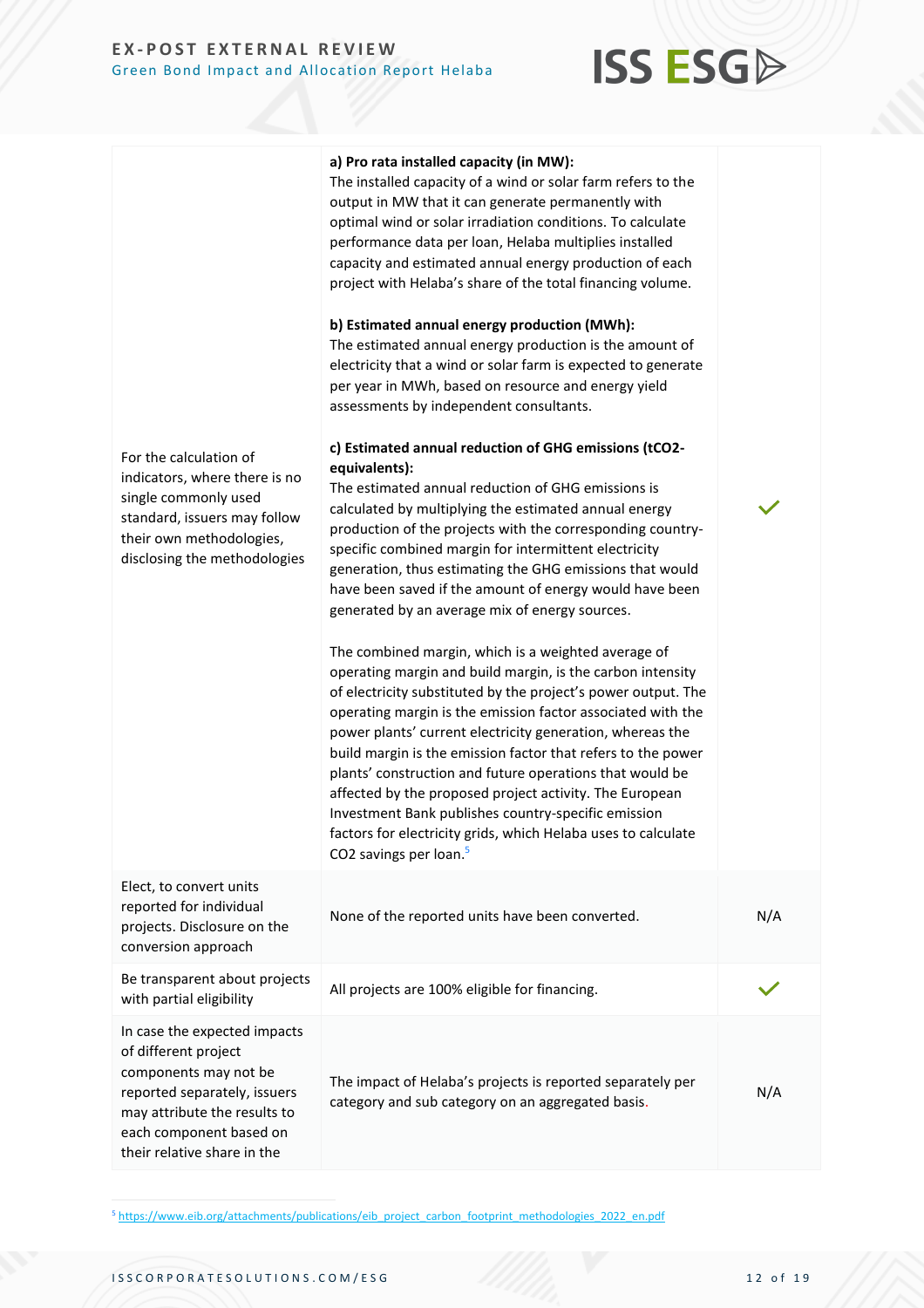

related financing, disclosing the attribution approach

*Opinion: ISS ESG finds that Helaba follows the Harmonised Framework for Impact Reporting 's core principles and key recommendations. The issuer provides transparency on the level of expected reporting as well as on the frequency, scope and duration, aligned with best practices. Nine out of nine applicable recommendations have been fulfilled.*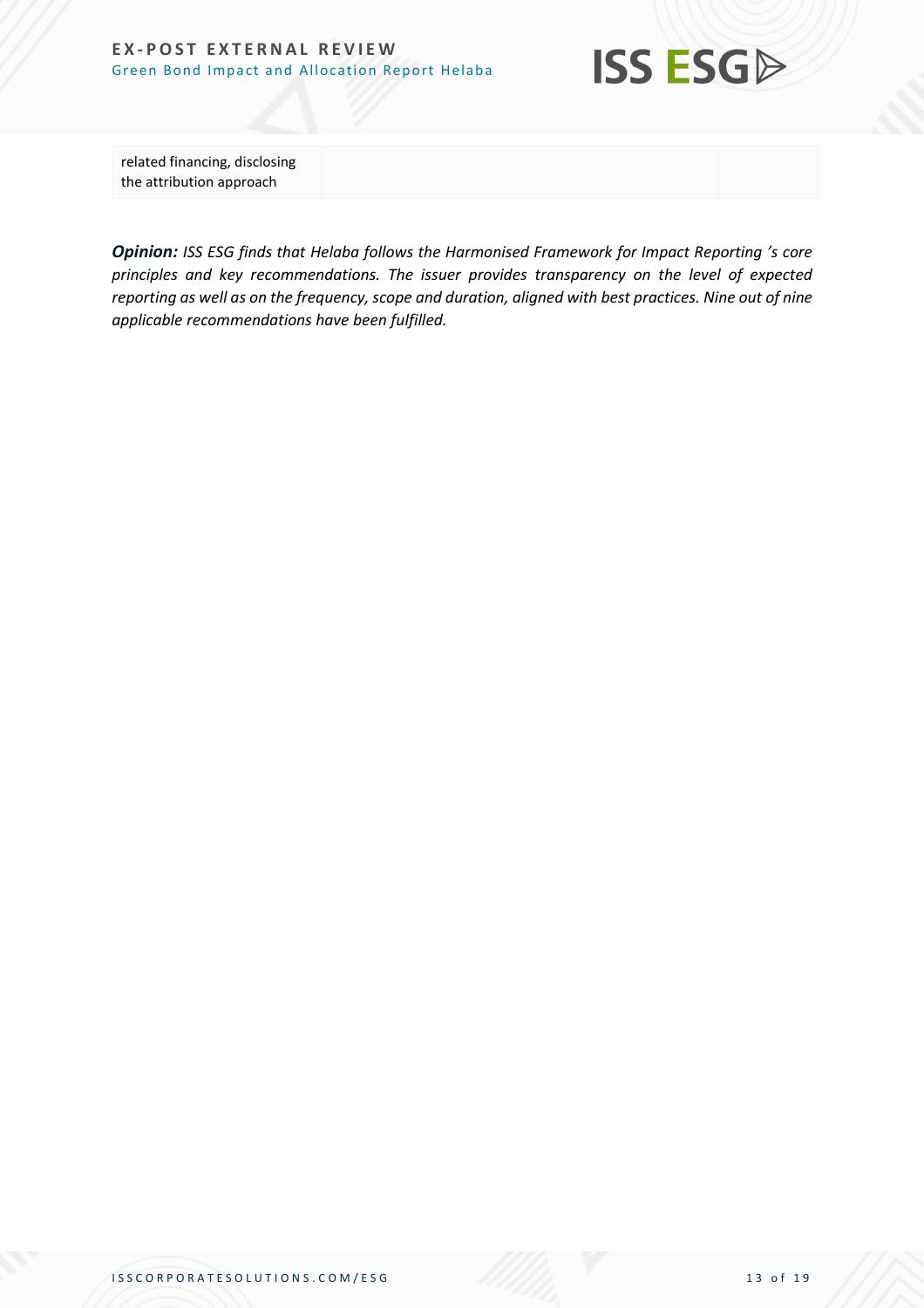## **ISS ESG**

## <span id="page-13-0"></span>**PART III: DISCLOSURE OF PROCEEDS ALLOCATION AND SOUNDNESS OF THE IMPACT REPORTING INDICATORS**

*Methodology note: ISS ESG's review does not follow auditing or assurance standards or guidance. ISS ESG does not provide assurance on the information presented in Helaba's Impact and Allocation Reporting. ISS ESG notes that it has not verified or audited the allocation reporting and thus cannot provide any assurance on its soundness. ISS ESG solely conducted a review of the Use of Proceeds' allocation and impact reporting against ICMA's HFIR's core principles, recommendations and best market practices.*

#### Use of Proceeds Allocation

Use of proceeds' allocation reporting is key to put the impacts into perspective with the number of investments allocated to the respective use of proceeds' projects. ISS ESG solely conducted a review of the Use of Proceeds' allocation reporting against ICMA Green Bond Principles' requirements on the level, scope and information to be provided in the allocation reporting. The use of proceeds' allocation reporting occurred within one year from the issuance, after full allocation of the proceeds.

#### Proceeds allocated to Eligible Projects

The proceeds' allocation reflects the portfolio level and is broken down at project category level and by type of renewable energy project. The issuer has provided details about the type of projects included in the portfolio.

ISS ESG finds that the allocation report section of the Green Bond Impact and Allocation Report of Helaba aligns with best market practices by providing information on:

- The type of projects refinanced
- The total signed amount in million euros (divided per type of projects)
- A breakdown of the loan portfolio by maturity, first payout year, by country, by currency and by technology split.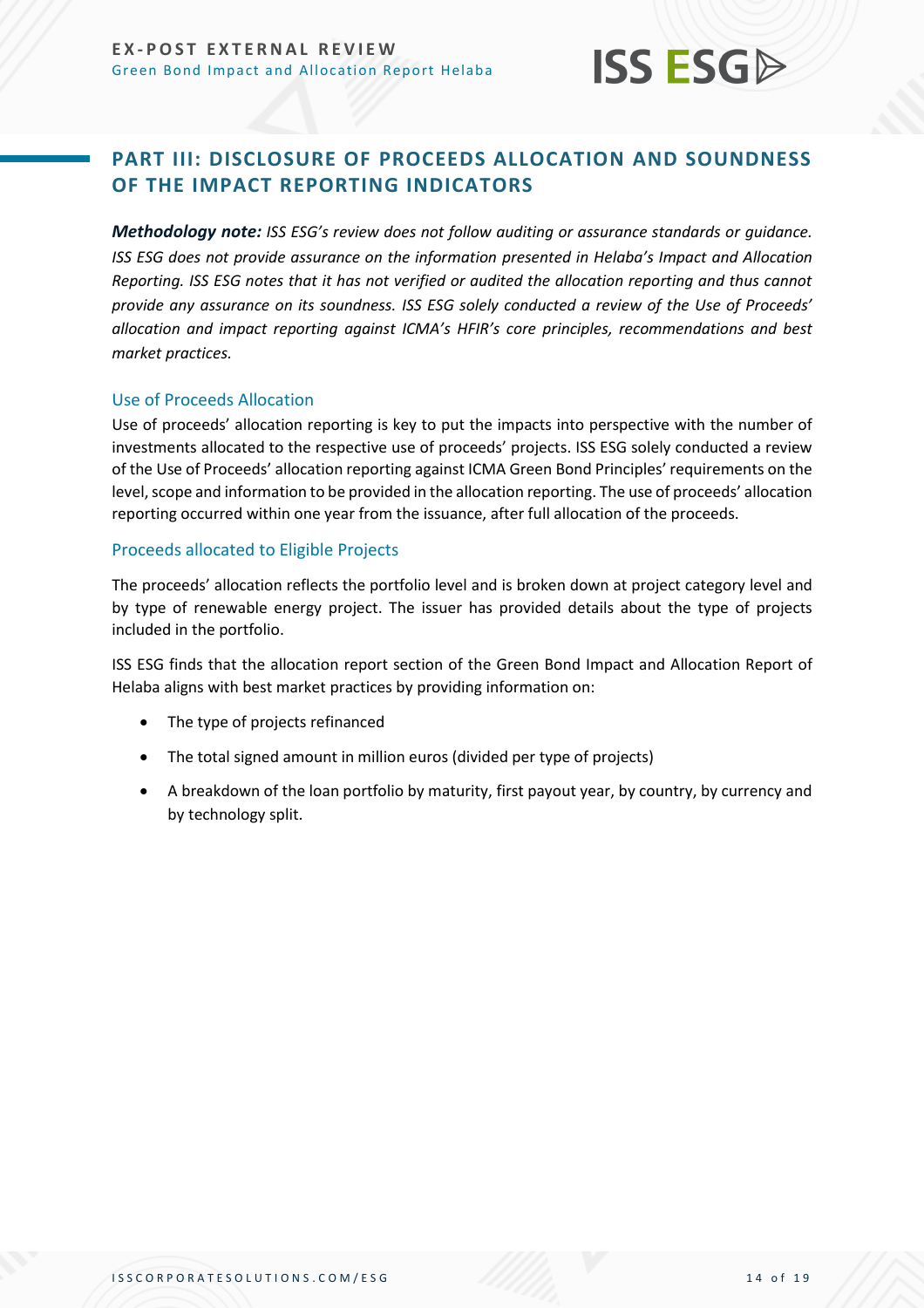

#### Impact Reporting Indicators

ISS ESG finds that the impact indicators used align with best market practices using ICMA's recommended metrics in the HFIR. The table below shows the assessment conducted by ISS ESG. The issuer measures and discloses relevant indicators for each use of proceeds' category and sub-category.

| <b>ELEMENT</b>                                                      | <b>ASSESSMENT</b>                                                                                                                                                                                                                                                                                                                                                                                                                                                                                                                                                                                                                                                                                                                                                                                                                                                                                                                                                                                                                                                                                                                                                                                                                                                                                                                                                                                                                                                                                                                                                                                                                               |
|---------------------------------------------------------------------|-------------------------------------------------------------------------------------------------------------------------------------------------------------------------------------------------------------------------------------------------------------------------------------------------------------------------------------------------------------------------------------------------------------------------------------------------------------------------------------------------------------------------------------------------------------------------------------------------------------------------------------------------------------------------------------------------------------------------------------------------------------------------------------------------------------------------------------------------------------------------------------------------------------------------------------------------------------------------------------------------------------------------------------------------------------------------------------------------------------------------------------------------------------------------------------------------------------------------------------------------------------------------------------------------------------------------------------------------------------------------------------------------------------------------------------------------------------------------------------------------------------------------------------------------------------------------------------------------------------------------------------------------|
| Relevance                                                           | Helaba reports on the following indicators:<br>pro rata installed capacity (in MW)<br>٠<br>expected annual energy production (MWh)<br>٠<br>estimated annual reduction of GHG emissions (tCO2-equivalents)<br>The indicators are quantitative and material to the use of proceeds' categories<br>financed with this bond and in line with the suggested metrics for renewable<br>energy by ICMA's HFIR.                                                                                                                                                                                                                                                                                                                                                                                                                                                                                                                                                                                                                                                                                                                                                                                                                                                                                                                                                                                                                                                                                                                                                                                                                                          |
| Data sourcing and<br>methodologies of<br>quantitative<br>assessment | a) Pro rata installed capacity (in MW)<br>The data source is Helaba's internal credit system, where all project data is<br>compiled on a project-by-project basis. The methodology is outlined in Part II of<br>this review. The installed capacity of a wind or solar farm refers to the output in<br>MW that it can generate permanently with optimal wind or solar irradiation<br>conditions.<br>b) Estimated annual energy production (MWh)<br>The data sources for this indicator are Helaba's internal credit system as well as<br>resource and energy yield assessments by independent consultants. The<br>estimated <sup>6</sup> annual energy production is the amount of electricity that a wind or<br>solar farm is expected to generate per year in MWh, based on resource and<br>energy yield assessments by independent consultants.<br><b>Estimated annual reduction of GHG emissions (tCO2-equivalents)</b><br>c)<br>The data sources for this indicator are Helaba's internal credit system, resource<br>and energy yield assessments by independent consultants and the "Combined<br>Margin Intermittent Electricity Generation Factors" by the European<br>Investment Bank. The estimated annual reduction of GHG emissions is<br>calculated by multiplying the estimated annual energy production of the<br>projects with the corresponding country-specific combined margin for<br>intermittent electricity generation, thus estimating the GHG emissions that<br>would have been saved if the amount of energy would have been generated by<br>an average mix of energy sources. Further details are outlined in Part II. |

<sup>6</sup> The annual CO2 reduction is calculated based on planned production. For financed projects that had not fully completed the construction phase at the beginning of 2022, the amount of energy production is estimated.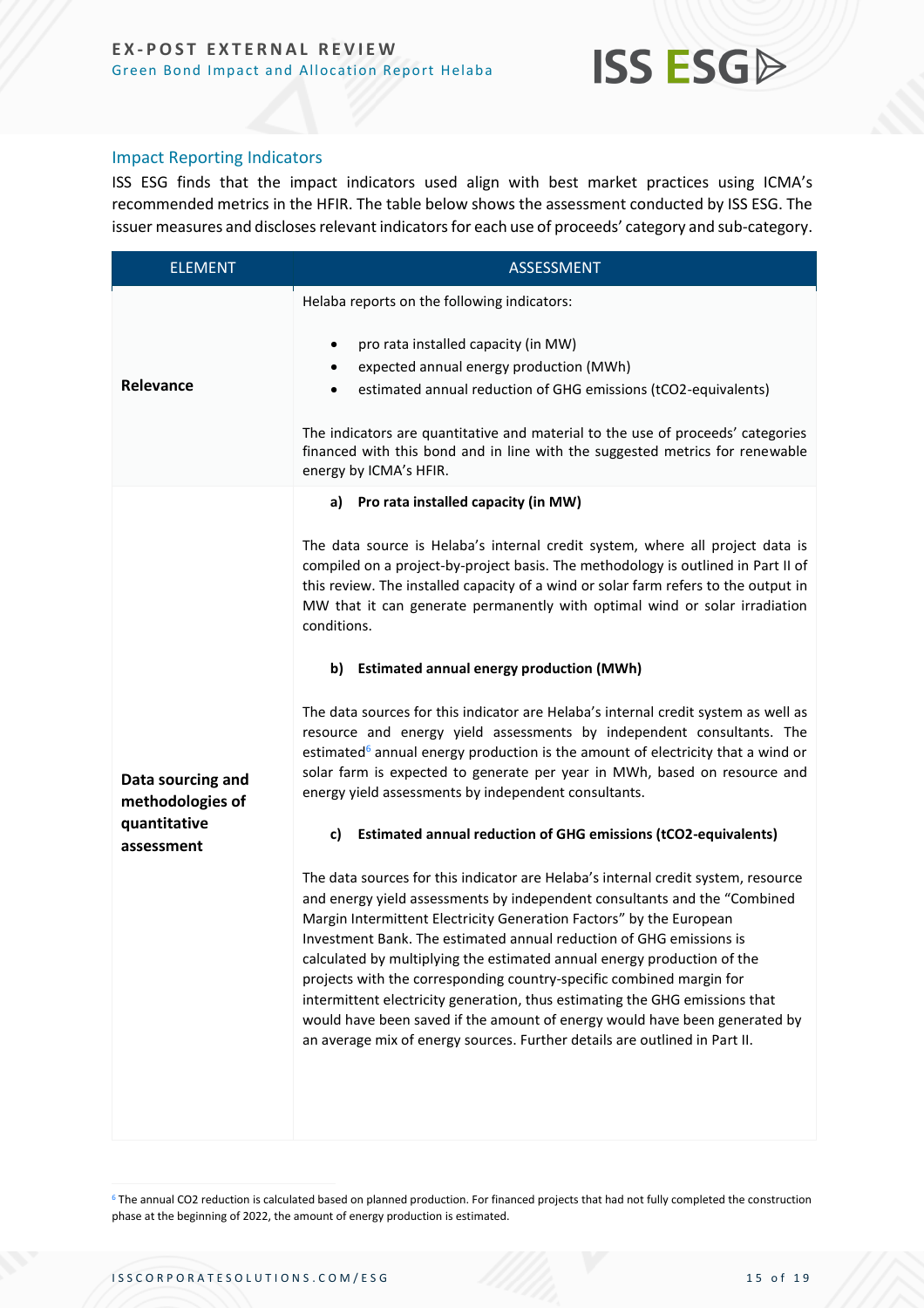

| <b>Baseline selection</b>    | Pro rata installed capacity (in MW)<br>٠<br>No baseline standard is used.<br>Expected annual energy production (MWh)<br>$\bullet$<br>No baseline standard is used.<br>Annual reduction of GHG emissions (tCO2-equivalents)<br>$\bullet$<br>The impact data is calculated and compared using a regional EU<br>standard, i.e. methodologies and factors by the European Investment<br>Bank.<br>The baseline standard for the indicator annual reduction of GHG emissions is a<br>recognized standard and in line with the suggestion of the HFIR. Reported<br>reductions of GHG emissions account for the respective year in the impact<br>report. Besides this, Helaba does not use a baseline comparison in its impact<br>report. |
|------------------------------|-----------------------------------------------------------------------------------------------------------------------------------------------------------------------------------------------------------------------------------------------------------------------------------------------------------------------------------------------------------------------------------------------------------------------------------------------------------------------------------------------------------------------------------------------------------------------------------------------------------------------------------------------------------------------------------------------------------------------------------|
| <b>Scale and granularity</b> | The impact data is presented at the use of proceeds' category and sub-category<br>level for the indicators.                                                                                                                                                                                                                                                                                                                                                                                                                                                                                                                                                                                                                       |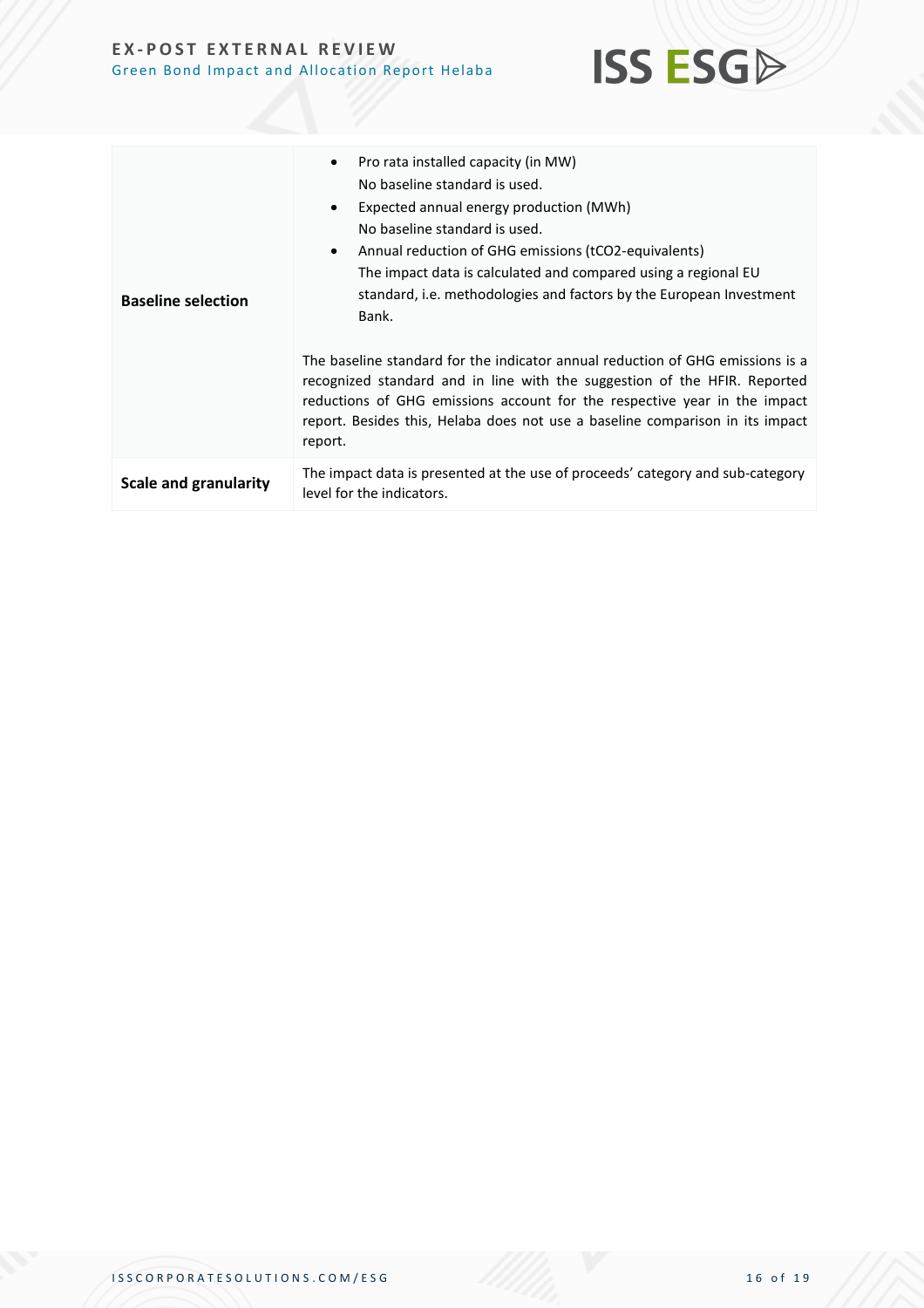

#### High-level mapping of the impact indicators with the UN Sustainable Development Goals

Based on the project categories financed and refinanced by the bonds, as disclosed in the issuer's Impact and Allocation Reporting, the impact indicators adopted by Helaba for its green bonds can be mapped to the following SDGs, according to the ICMA "A High -Level Mapping to the Sustainable Development Goals"<sup>7</sup>.

| <b>IMPACT INDICATORS</b>                                                                                 | SUSTAINABLE DEVELOPMENT GOALS                       |
|----------------------------------------------------------------------------------------------------------|-----------------------------------------------------|
| pro rata installed capacity (in MW)<br>٠                                                                 | AFFORDABLE AND<br>CLEAN ENERGY                      |
| estimated<br>production<br>annual<br>energy<br>٠<br>(MWh)                                                | <b><i>\FFORDABLE AND</i></b><br><b>CLEAN ENERGY</b> |
| estimated<br>annual reduction of<br><b>GHG</b><br>$\bullet$<br>emissions (tCO <sub>2</sub> -equivalents) | AFFORDABLE AND<br>CLEAN ENERGY<br>13 CLIMATE        |

<sup>7</sup> ICMA's Mapping-SDGs-to-Green-Social-and-Sustainability-Bonds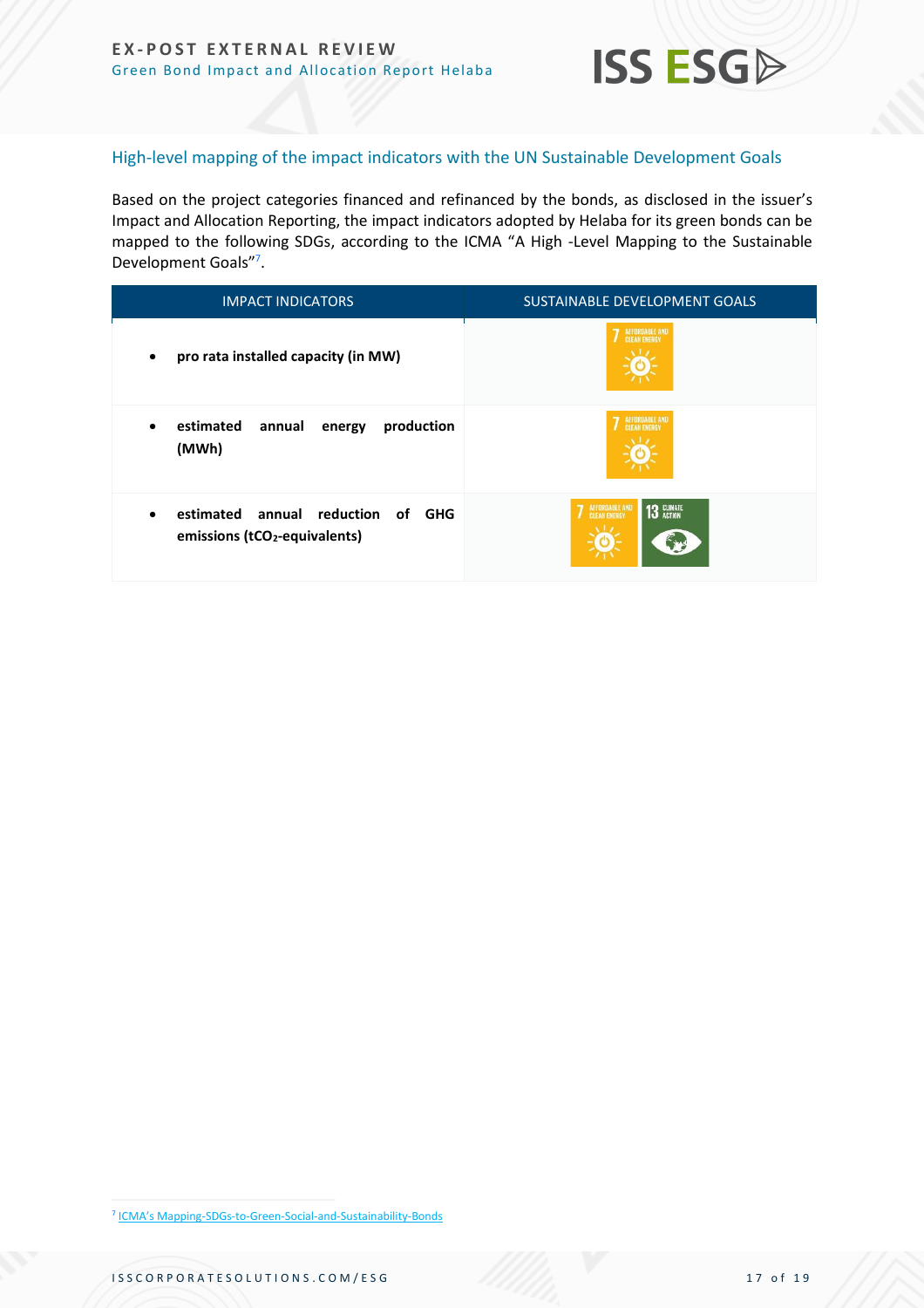

#### DISCLAIMER

- 1. Validity of the External Review: As long as no material changes are undertaken by the issuer to its Impact and Allocation Reporting as of 12.05.2022.
- 2. ISS ESG uses a proprietary methodology to assess the post-issuance reports. In doing so, we adhere to standardized procedures to ensure consistent quality of responsibility research worldwide. In addition, we conduct External Reviews solely based on data provided by the issuer.
- 3. We would, however, point out that we do not warrant that the information presented in this External Review is complete, accurate, or up to date. Any liability on the part of ISS ESG in connection with the use of this External Review, the information provided in them, and the use thereof shall be excluded. In particular, we point out that the verification of the compliance with the selection criteria is based solely on random samples and documents submitted by the issuer.
- 4. All statements of opinion and value judgments given by us do not in any way constitute purchase or investment recommendations. In particular, the External Review is no assessment of the economic profitability and creditworthiness of a bond but refers exclusively to the social and environmental criteria mentioned above.
- 5. We would point out that this External Review, certain images, text, and graphics contained therein, and the layout and company logo of ISS ESG are the property of ISS and are protected under copyright and trademark law. Any use of such ISS property shall require the express prior written consent of ISS. The use shall be deemed to refer in particular to the copying or duplication of the External Review wholly or in part, the distribution of the External Review, either free of charge or against payment, or the exploitation of this External Review in any other conceivable manner.

The issuer that is the subject of this report may have purchased self-assessment tools and publications from ISS Corporate Solutions, Inc. ("ICS"), a wholly owned subsidiary of ISS, or ICS may have provided advisory or analytical services to the issuer. No employee of ICS played a role in the preparation of this report. If you are an ISS institutional client, you may inquire about any issuer's use of products and services from ICS by emailin[g disclosure@issgovernance.com.](mailto:disclosure@issgovernance.com)

This report has not been submitted to, nor received approval from, the United States Securities and Exchange Commission or any other regulatory body. While ISS exercised due care in compiling this report, it makes no warranty, express or implied, regarding the accuracy, completeness or usefulness of this information and assumes no liability with respect to the consequences of relying on this information for investment or other purposes. In particular, the research and scores provided are not intended to constitute an offer, solicitation or advice to buy or sell securities nor are they intended to solicit votes or proxies.

Deutsche Börse AG ("DB") owns an approximate 80% stake in ISS HoldCo Inc., the holding company which wholly owns ISS. The remainder of ISS HoldCo Inc. is held by a combination of Genstar Capital ("Genstar") and ISS management. ISS has formally adopted policies on non-interference and potential conflicts of interest related to DB, Genstar, and the board of directors of ISS HoldCo Inc. These policies are intended to establish appropriate standards and procedures to protect the integrity and independence of the research, recommendations, ratings and other analytical offerings produced by ISS and to safeguard the reputations of ISS and its owners. Further information regarding these policies are available a[t https://www.issgovernance.com/compliance/due-diligence-materials.](https://www.issgovernance.com/compliance/due-diligence-materials)

© 2022 | Institutional Shareholder Services and/or its affiliates